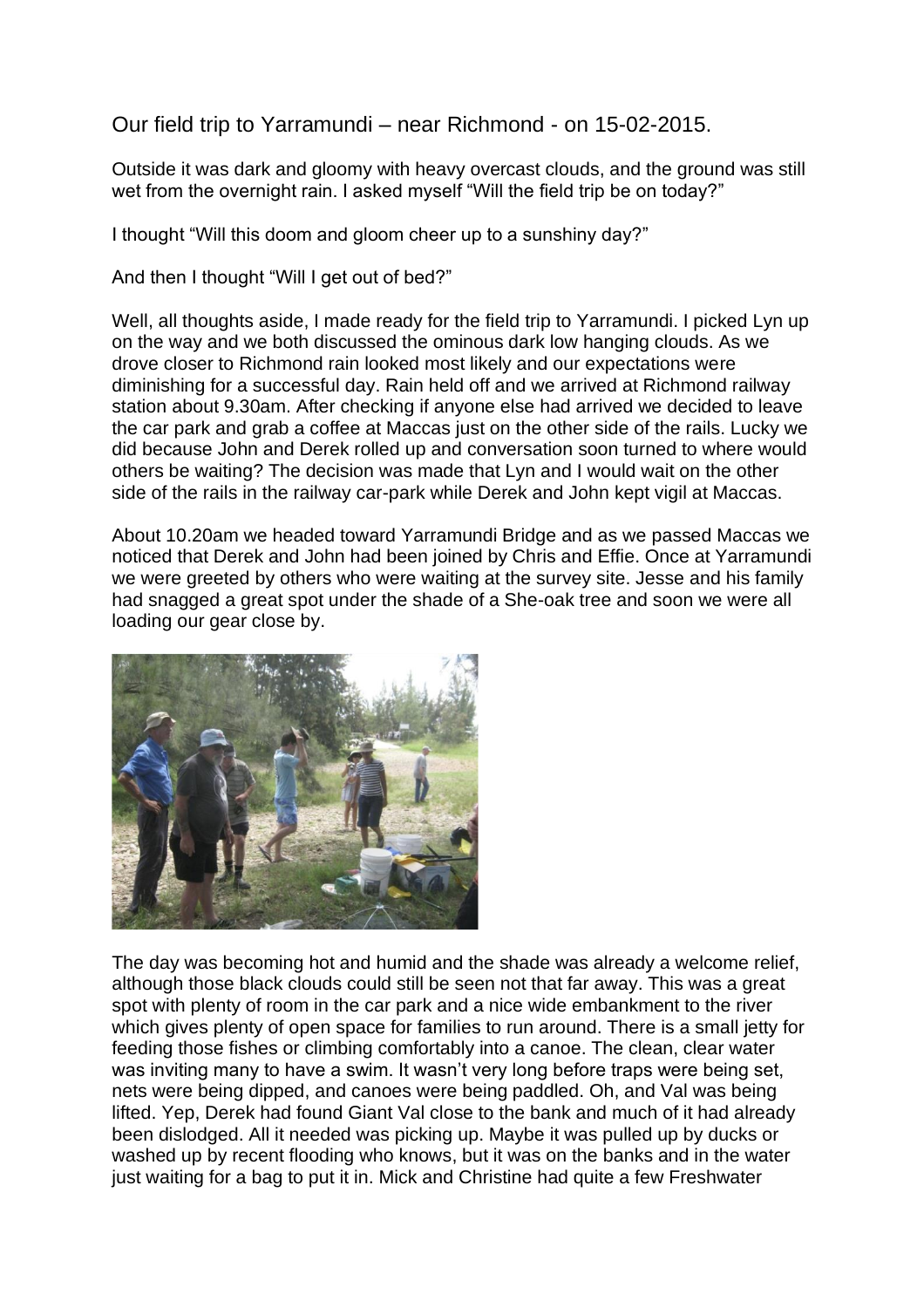Shrimp to show for their efforts, and Mick also laid claim to some of the Gambusia that came through the camp, he has a turtle that likes eating them. Ron and Lyn tried scooping up some Smelt off the end of the jetty and were joined by Derek who showed them how to lure the Smelt into the dip-net using bread.

It was with one such method that a lone pacific blue eve was found amongst the many Gambusia that were caught. Others came hither a thither with catches such as Cox's Gudgeon, very nice Empire Gudgeons, and some healthy looking Striped Gudgeons, as well as a Carp Gudgeon. Soon John's photo tank was quite full and many photos were taken.

There were many areas of interest along the river. Large areas of still water which were draining back into the river across low bank lines and small pools of water left behind in ditches. Small inlets in the bank also provided still water where water plants grew and Gambusia congregated in large numbers



There were also some shallow sandy areas which stretched out almost to the other side of the river and beds of Giant Val could be seen midway waving with the current. Most of the river bank was easily accessible with tracks through the high couch type grasses. Chris and Effie returned from canoeing, and John paddled in a short time later. They all remarked on how well the river looked upstream and how many schools of Herring were seen along the way. From the bank we could often see schools of Nepean Herring and there were Mullet and Eel sighted. John and Lyn took some video of the schools of Herring as they fed at the rivers surface.